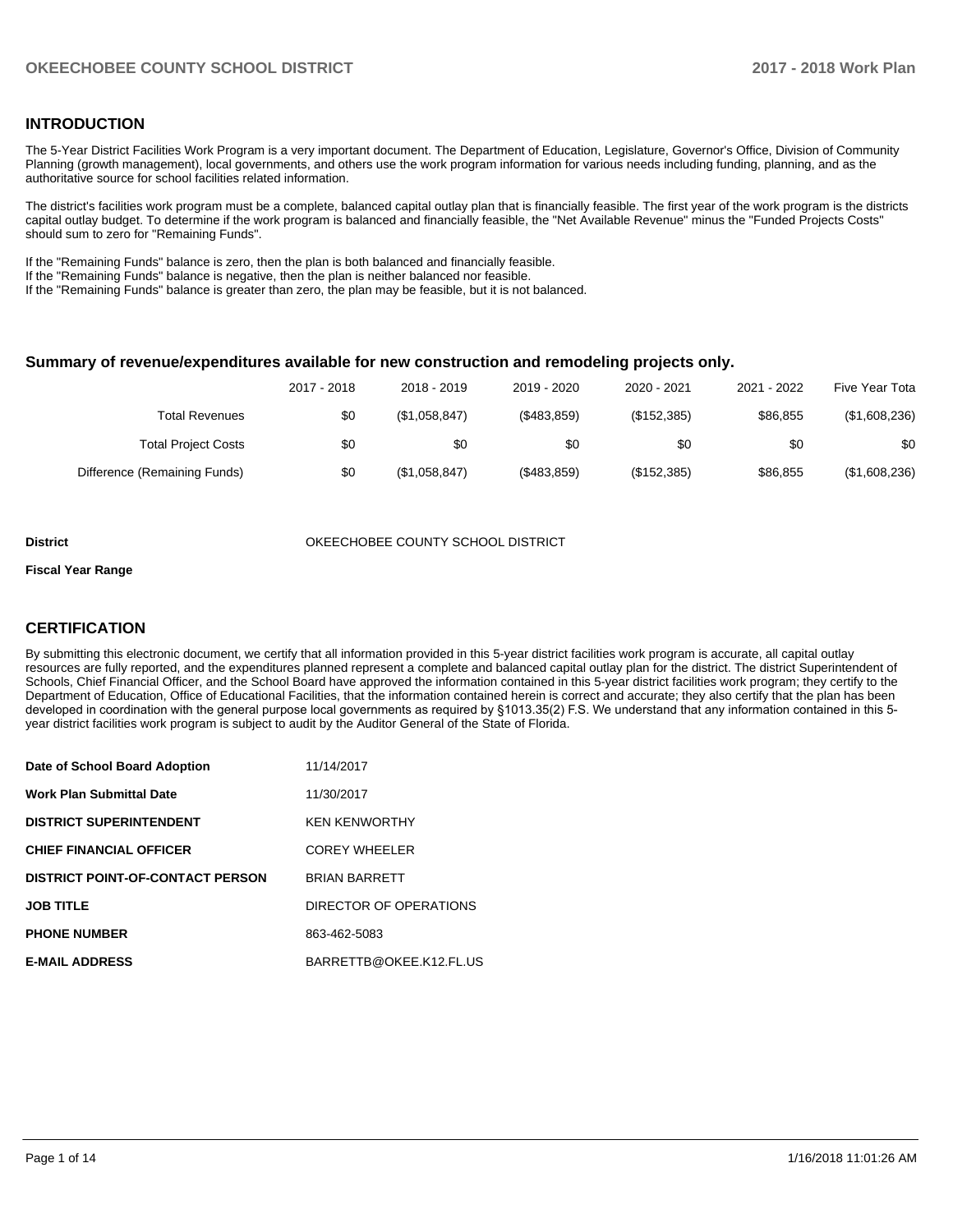# **Expenditures**

#### **Expenditure for Maintenance, Repair and Renovation from 1.50-Mills and PECO**

Annually, prior to the adoption of the district school budget, each school board must prepare a tentative district facilities work program that includes a schedule of major repair and renovation projects necessary to maintain the educational and ancillary facilities of the district.

| Item                             |                                                                                                                                                                                                                                                                                                               | $2017 - 2018$<br><b>Actual Budget</b> | $2018 - 2019$<br>Projected | 2019 - 2020<br>Projected | $2020 - 2021$<br>Projected | 2021 - 2022<br>Projected | <b>Total</b> |
|----------------------------------|---------------------------------------------------------------------------------------------------------------------------------------------------------------------------------------------------------------------------------------------------------------------------------------------------------------|---------------------------------------|----------------------------|--------------------------|----------------------------|--------------------------|--------------|
| <b>HVAC</b>                      |                                                                                                                                                                                                                                                                                                               | \$805,000                             | \$600,000                  | \$500,000                | \$300,000                  | \$300,000                | \$2,505,000  |
|                                  | Locations: CENTRAL ELEMENTARY, EVERGLADES ELEMENTARY, FACILITY PLANNING AND OPERATIONS, NORTH ELEMENTARY, OKEECHOBE<br>ACHIEVEMENT ACADEMY, OKEECHOBEE FRESHMAN CAMPUS, OKEECHOBEE SENIOR HIGH, OKEECHOBEE SOUTH ELEMENTARY<br>(NEW), OPERATIONS CENTER, OSCEOLA MIDDLE, SEMINOLE ELEMENTARY, YEARLING MIDDLE |                                       |                            |                          |                            |                          |              |
| Flooring                         |                                                                                                                                                                                                                                                                                                               | \$355.762                             | \$225,000                  | \$225.000                | \$225.000                  | \$125,000                | \$1,155,762  |
| Locations:                       | CENTRAL ELEMENTARY, EVERGLADES ELEMENTARY, FACILITY PLANNING AND OPERATIONS, NORTH ELEMENTARY, OKEECHOBE<br>ACHIEVEMENT ACADEMY, OKEECHOBEE FRESHMAN CAMPUS, OKEECHOBEE SENIOR HIGH, OKEECHOBEE SOUTH ELEMENTARY<br>(NEW), OPERATIONS CENTER, OSCEOLA MIDDLE, SEMINOLE ELEMENTARY, YEARLING MIDDLE            |                                       |                            |                          |                            |                          |              |
| Roofing                          |                                                                                                                                                                                                                                                                                                               | \$255.000                             | \$750.000                  | \$750.000                | \$750,000                  | \$750,000                | \$3,255,000  |
| Locations:                       | CENTRAL ELEMENTARY, EVERGLADES ELEMENTARY, FACILITY PLANNING AND OPERATIONS, NORTH ELEMENTARY, OKEECHOBE<br>ACHIEVEMENT ACADEMY, OKEECHOBEE FRESHMAN CAMPUS, OKEECHOBEE SENIOR HIGH, OKEECHOBEE SOUTH ELEMENTARY<br>(NEW), OPERATIONS CENTER, OSCEOLA MIDDLE, SEMINOLE ELEMENTARY, YEARLING MIDDLE            |                                       |                            |                          |                            |                          |              |
| Safety to Life                   |                                                                                                                                                                                                                                                                                                               | \$200.000                             | \$200.000                  | \$200.000                | \$200.000                  | \$200,000                | \$1.000.000  |
| Locations:                       | CENTRAL ELEMENTARY, EVERGLADES ELEMENTARY, FACILITY PLANNING AND OPERATIONS, NORTH ELEMENTARY, OKEECHOBE<br>ACHIEVEMENT ACADEMY, OKEECHOBEE FRESHMAN CAMPUS, OKEECHOBEE SENIOR HIGH, OKEECHOBEE SOUTH ELEMENTARY<br>(NEW), OPERATIONS CENTER, OSCEOLA MIDDLE, SEMINOLE ELEMENTARY, YEARLING MIDDLE            |                                       |                            |                          |                            |                          |              |
| Fencing                          |                                                                                                                                                                                                                                                                                                               | \$55,000                              | \$55,000                   | \$15,000                 | \$15,000                   | \$15,000                 | \$155,000    |
|                                  | Locations: CENTRAL ELEMENTARY, EVERGLADES ELEMENTARY, FACILITY PLANNING AND OPERATIONS, NORTH ELEMENTARY, OKEECHOBE<br>ACHIEVEMENT ACADEMY, OKEECHOBEE FRESHMAN CAMPUS, OKEECHOBEE SENIOR HIGH, OKEECHOBEE SOUTH ELEMENTARY<br>(NEW), OPERATIONS CENTER, OSCEOLA MIDDLE, SEMINOLE ELEMENTARY, YEARLING MIDDLE |                                       |                            |                          |                            |                          |              |
| Parking                          |                                                                                                                                                                                                                                                                                                               | \$100.000                             | \$175,000                  | \$75,000                 | \$75,000                   | \$75,000                 | \$500.000    |
| Locations:                       | CENTRAL ELEMENTARY, EVERGLADES ELEMENTARY, FACILITY PLANNING AND OPERATIONS, NORTH ELEMENTARY, OKEECHOBE<br>ACHIEVEMENT ACADEMY, OKEECHOBEE FRESHMAN CAMPUS, OKEECHOBEE SENIOR HIGH, OKEECHOBEE SOUTH ELEMENTARY<br>(NEW), OPERATIONS CENTER, OSCEOLA MIDDLE, SEMINOLE ELEMENTARY, YEARLING MIDDLE            |                                       |                            |                          |                            |                          |              |
| Electrical                       |                                                                                                                                                                                                                                                                                                               | \$98,000                              | \$25,000                   | \$25,000                 | \$25,000                   | \$25,000                 | \$198,000    |
|                                  | Locations: CENTRAL ELEMENTARY, EVERGLADES ELEMENTARY, FACILITY PLANNING AND OPERATIONS, NORTH ELEMENTARY, OKEECHOBE<br>ACHIEVEMENT ACADEMY, OKEECHOBEE FRESHMAN CAMPUS, OKEECHOBEE SENIOR HIGH, OKEECHOBEE SOUTH ELEMENTARY<br>(NEW), OPERATIONS CENTER, OSCEOLA MIDDLE, SEMINOLE ELEMENTARY, YEARLING MIDDLE |                                       |                            |                          |                            |                          |              |
| Fire Alarm                       |                                                                                                                                                                                                                                                                                                               | \$0                                   | \$30,000                   | \$20,000                 | \$20,000                   | \$20,000                 | \$90,000     |
|                                  | Locations: CENTRAL ELEMENTARY, EVERGLADES ELEMENTARY, FACILITY PLANNING AND OPERATIONS, NORTH ELEMENTARY, OKEECHOBE<br>ACHIEVEMENT ACADEMY. OKEECHOBEE FRESHMAN CAMPUS. OKEECHOBEE SENIOR HIGH. OKEECHOBEE SOUTH ELEMENTARY<br>(NEW), OPERATIONS CENTER, OSCEOLA MIDDLE, SEMINOLE ELEMENTARY, YEARLING MIDDLE |                                       |                            |                          |                            |                          |              |
| Telephone/Intercom System        |                                                                                                                                                                                                                                                                                                               | \$85,000                              | \$50,000                   | \$50,000                 | \$50,000                   | \$50,000                 | \$285,000    |
|                                  | Locations: CENTRAL ELEMENTARY, EVERGLADES ELEMENTARY, FACILITY PLANNING AND OPERATIONS, NORTH ELEMENTARY, OKEECHOBE<br>ACHIEVEMENT ACADEMY, OKEECHOBEE FRESHMAN CAMPUS, OKEECHOBEE SENIOR HIGH, OKEECHOBEE SOUTH ELEMENTARY<br>(NEW), OPERATIONS CENTER, OSCEOLA MIDDLE, SEMINOLE ELEMENTARY, YEARLING MIDDLE |                                       |                            |                          |                            |                          |              |
| <b>Closed Circuit Television</b> |                                                                                                                                                                                                                                                                                                               | \$0                                   | \$0                        | \$0                      | \$0                        | \$0                      | \$0          |
|                                  | Locations: No Locations for this expenditure.                                                                                                                                                                                                                                                                 |                                       |                            |                          |                            |                          |              |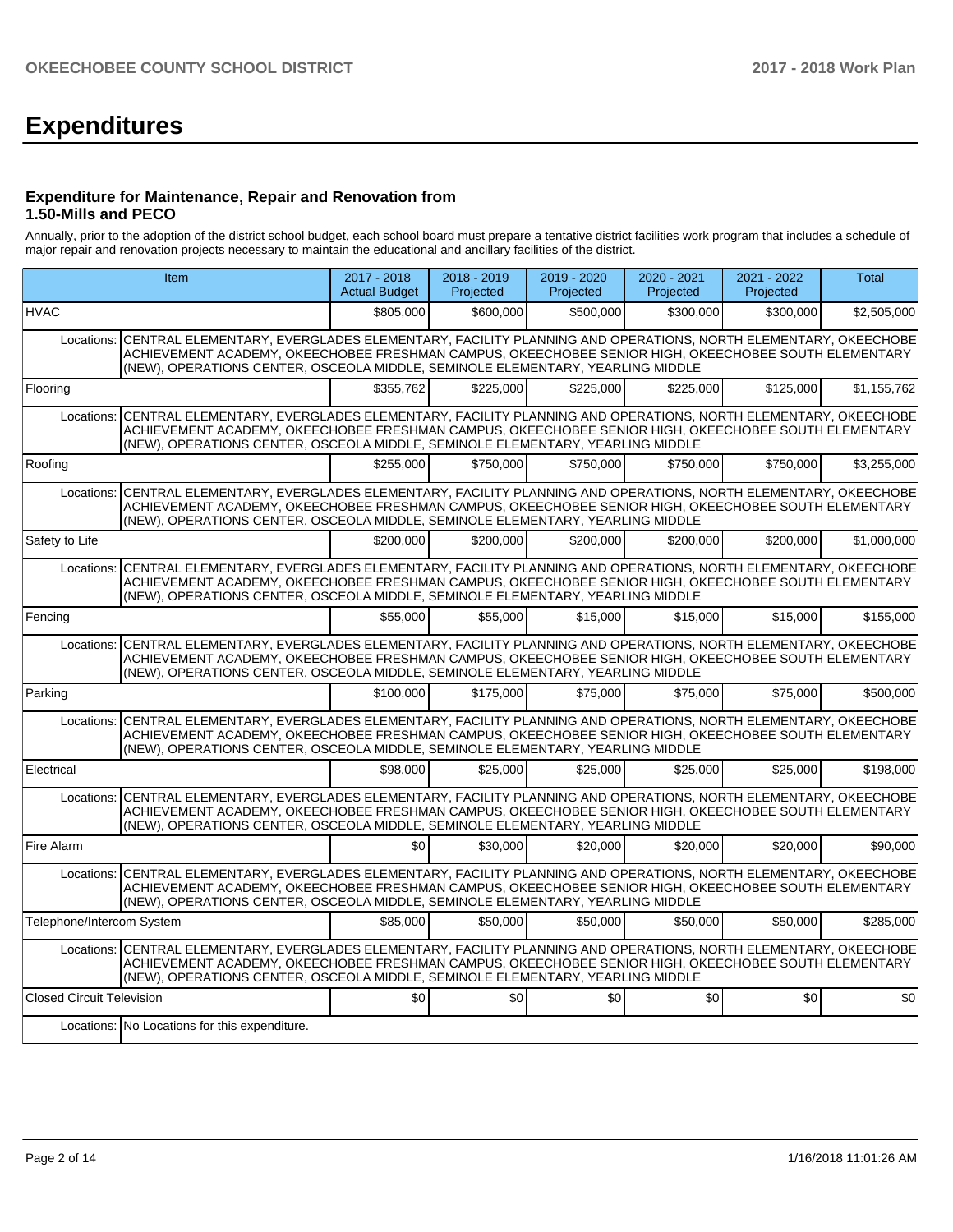| Paint                                                                                                                                                                                                                                                                                                          |                                                                                                                                                                                                                                                                                                                 | \$130,000   | \$150,000   | \$150,000   | \$150,000   | \$150,000   | \$730,000    |  |  |  |
|----------------------------------------------------------------------------------------------------------------------------------------------------------------------------------------------------------------------------------------------------------------------------------------------------------------|-----------------------------------------------------------------------------------------------------------------------------------------------------------------------------------------------------------------------------------------------------------------------------------------------------------------|-------------|-------------|-------------|-------------|-------------|--------------|--|--|--|
|                                                                                                                                                                                                                                                                                                                | Locations:   CENTRAL ELEMENTARY, EVERGLADES ELEMENTARY, FACILITY PLANNING AND OPERATIONS, NORTH ELEMENTARY, OKEECHOBE<br>ACHIEVEMENT ACADEMY, OKEECHOBEE FRESHMAN CAMPUS, OKEECHOBEE SENIOR HIGH, OKEECHOBEE SOUTH ELEMENTARY<br>(NEW), OPERATIONS CENTER, OSCEOLA MIDDLE, SEMINOLE ELEMENTARY, YEARLING MIDDLE |             |             |             |             |             |              |  |  |  |
| \$250,000<br>\$465,000<br>Maintenance/Repair<br>\$250,000<br>\$250,000<br>\$250,000                                                                                                                                                                                                                            |                                                                                                                                                                                                                                                                                                                 |             |             |             |             | \$1.465.000 |              |  |  |  |
| Locations: ICENTRAL ELEMENTARY, EVERGLADES ELEMENTARY, FACILITY PLANNING AND OPERATIONS, NORTH ELEMENTARY, OKEECHOBE<br>ACHIEVEMENT ACADEMY, OKEECHOBEE FRESHMAN CAMPUS, OKEECHOBEE SENIOR HIGH, OKEECHOBEE SOUTH ELEMENTARY<br>(NEW), OPERATIONS CENTER, OSCEOLA MIDDLE, SEMINOLE ELEMENTARY, YEARLING MIDDLE |                                                                                                                                                                                                                                                                                                                 |             |             |             |             |             |              |  |  |  |
|                                                                                                                                                                                                                                                                                                                | Sub Total:                                                                                                                                                                                                                                                                                                      | \$2,548,762 | \$2.510,000 | \$2.260,000 | \$2.060.000 | \$1,960,000 | \$11,338,762 |  |  |  |

| <b>IPECO</b><br>) Maintenance Expenditures | \$142.789   | \$142.789   | \$142,789   | \$142.789   | \$142,789   | \$713,945    |
|--------------------------------------------|-------------|-------------|-------------|-------------|-------------|--------------|
| 1.50 Mill Sub Total:                       | \$2,405,973 | \$2,367,211 | \$2.117.211 | \$1.917.211 | \$1.817.211 | \$10,624,817 |

No items have been specified.

| Total: | \$2,548,762 | \$2.510,000 | \$2.260.000 | .060.000<br>-11 - | ا 960.000. ،<br>ו ה- | $220.762$<br>\$1'<br>.ააი. / ხ∠ |
|--------|-------------|-------------|-------------|-------------------|----------------------|---------------------------------|
|--------|-------------|-------------|-------------|-------------------|----------------------|---------------------------------|

### **Local 1.50 Mill Expenditure For Maintenance, Repair and Renovation**

Anticipated expenditures expected from local funding sources over the years covered by the current work plan.

| Item                                                         | 2017 - 2018<br><b>Actual Budget</b> | 2018 - 2019<br>Projected | 2019 - 2020<br>Projected | 2020 - 2021<br>Projected | 2021 - 2022<br>Projected | <b>Total</b> |
|--------------------------------------------------------------|-------------------------------------|--------------------------|--------------------------|--------------------------|--------------------------|--------------|
| Remaining Maint and Repair from 1.5 Mills                    | \$2,405,973                         | \$2,367,211              | \$2,117,211              | \$1,917,211              | \$1,817,211              | \$10,624,817 |
| Maintenance/Repair Salaries                                  | \$0                                 | \$0                      | \$0                      | \$0                      | \$0                      | \$0          |
| <b>School Bus Purchases</b>                                  | \$330,000                           | \$300,000                | \$300,000                | \$300,000                | \$300,000                | \$1,530,000  |
| <b>Other Vehicle Purchases</b>                               | \$35,000                            | \$35,000                 | \$35,000                 | \$35,000                 | \$35,000                 | \$175,000    |
| <b>Capital Outlay Equipment</b>                              | \$5,404                             | \$15,000                 | \$15,000                 | \$15,000                 | \$15,000                 | \$65,404     |
| Rent/Lease Payments                                          | \$0                                 | \$0                      | \$0                      | \$0                      | \$0                      | \$0          |
| <b>COP Debt Service</b>                                      | \$0                                 | \$0                      | \$0                      | \$0                      | \$0                      | \$0          |
| Rent/Lease Relocatables                                      | \$0                                 | \$0                      | \$0                      | \$0                      | \$0                      | \$0          |
| <b>Environmental Problems</b>                                | \$0                                 | \$0                      | \$0                      | \$0                      | \$0                      | \$0          |
| s.1011.14 Debt Service                                       | \$0                                 | \$0                      | \$0                      | \$0                      | \$0                      | \$0          |
| <b>Special Facilities Construction Account</b>               | \$0                                 | \$0                      | \$0                      | \$0                      | \$0                      | \$0          |
| Premiums for Property Casualty Insurance - 1011.71<br>(4a,b) | \$250,000                           | \$250,000                | \$250,000                | \$250,000                | \$250,000                | \$1,250,000  |
| Qualified School Construction Bonds (QSCB)                   | \$0                                 | \$0                      | \$0                      | \$0                      | \$0                      | \$0          |
| Qualified Zone Academy Bonds (QZAB)                          | \$0                                 | \$0                      | \$0                      | \$0                      | \$0                      | \$0          |
| <b>OHS Traffic Pattern Change</b>                            | \$275,000                           | \$0                      | \$0                      | \$0                      | \$0                      | \$275,000    |
| <b>Reserve For Encumbraces</b>                               | \$872,400                           | \$480,000                | \$480,000                | \$480,000                | \$480,000                | \$2,792,400  |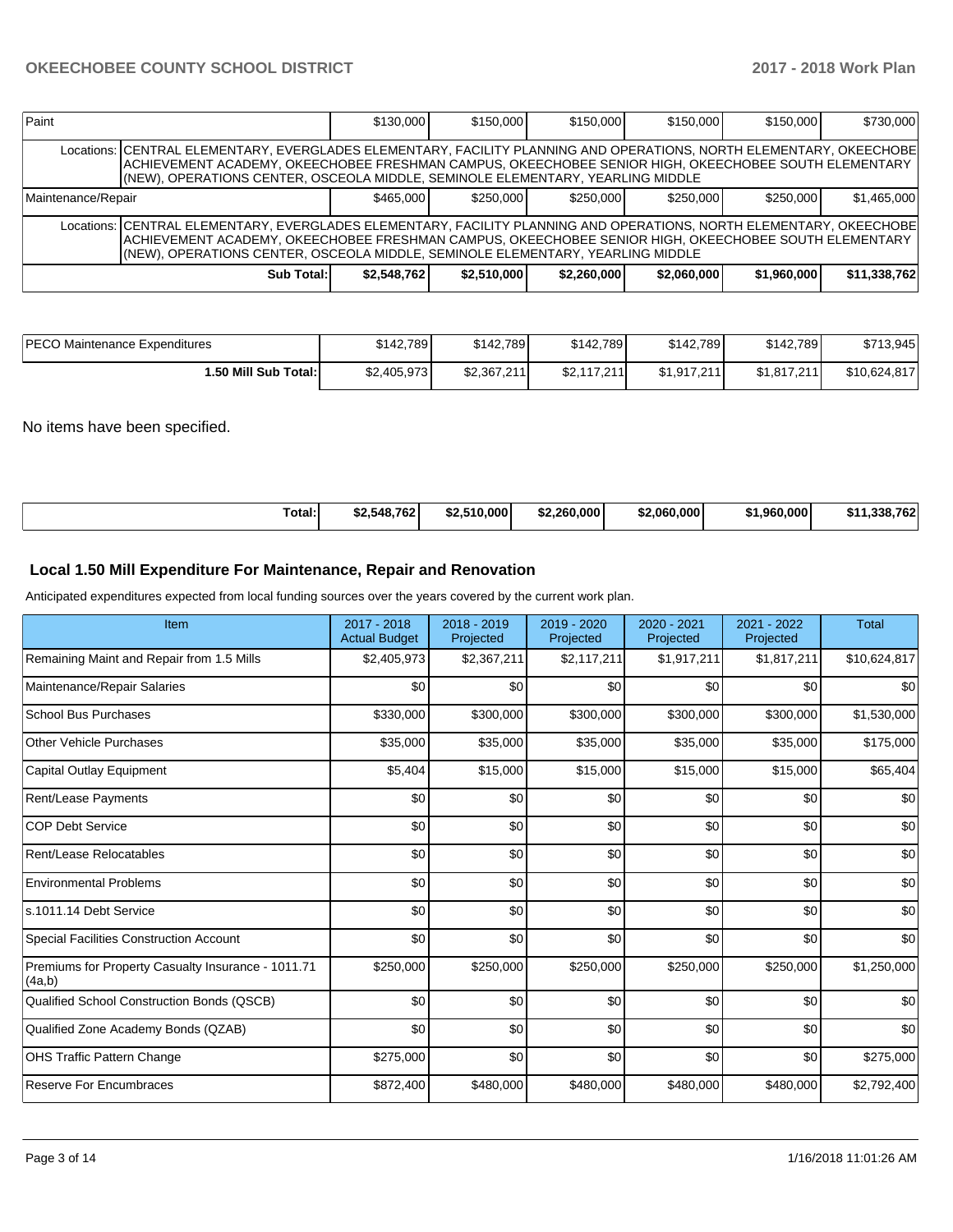## **OKEECHOBEE COUNTY SCHOOL DISTRICT 2017 - 2018 Work Plan**

| District Wide Security Cameras                                | \$10,000    | \$0         | \$0         | \$0         | \$0         | \$10,000     |
|---------------------------------------------------------------|-------------|-------------|-------------|-------------|-------------|--------------|
| District Wide Contingency                                     | \$202,317   | \$180,000   | \$180,000   | \$180,000   | \$180,000   | \$922,317    |
| District Wide Equipment, Furniture, Computers,<br>Instruments | \$308,000   | \$155,000   | \$155,000   | \$155,000   | \$155,000   | \$928,000    |
| District Office Window Replacement                            | \$200,000   | \$200,000   | \$0         | \$0         | \$0         | \$400,000    |
| Local Expenditure Totals:                                     | \$4.894.094 | \$3,982,211 | \$3,532,211 | \$3,332,211 | \$3,232,211 | \$18,972,938 |

# **Revenue**

#### **1.50 Mill Revenue Source**

Schedule of Estimated Capital Outlay Revenue from each currently approved source which is estimated to be available for expenditures on the projects included in the tentative district facilities work program. All amounts are NET after considering carryover balances, interest earned, new COP's, 1011.14 and 1011.15 loans, etc. Districts cannot use 1.5-Mill funds for salaries except for those explicitly associated with maintenance/repair projects. (1011.71 (5), F.S.)

| Item                                                                                | Fund | $2017 - 2018$<br><b>Actual Value</b> | $2018 - 2019$<br>Projected | $2019 - 2020$<br>Projected | $2020 - 2021$<br>Projected | 2021 - 2022<br>Projected | <b>Total</b>     |
|-------------------------------------------------------------------------------------|------|--------------------------------------|----------------------------|----------------------------|----------------------------|--------------------------|------------------|
| $(1)$ Non-exempt property<br>lassessed valuation                                    |      | \$2,080,787,815                      | \$1,981,609,474            | \$2,068,406,813            | \$2,159,708,086            | \$2,256,403,001          | \$10,546,915,189 |
| (2) The Millege projected for<br>discretionary capital outlay per<br>ls.1011.71     |      | 1.50                                 | 1.50                       | 1.50                       | 1.50                       | 1.50                     |                  |
| $(3)$ Full value of the 1.50-Mill<br>discretionary capital outlay per<br>ls.1011.71 |      | \$3,495,724                          | \$3,329,104                | \$3,474,923                | \$3,628,310                | \$3,790,757              | \$17,718,818     |
| $(4)$ Value of the portion of the 1.50<br>-Mill ACTUALLY levied                     | 370  | \$2,996,334                          | \$2,853,518                | \$2.978.506                | \$3,109,980                | \$3,249,220              | \$15,187,558     |
| $(5)$ Difference of lines $(3)$ and $(4)$                                           |      | \$499,390                            | \$475,586                  | \$496,417                  | \$518,330                  | \$541,537                | \$2,531,260      |

## **PECO Revenue Source**

The figure in the row designated "PECO Maintenance" will be subtracted from funds available for new construction because PECO maintenance dollars cannot be used for new construction.

| Item                                 | Fund             | 2017 - 2018<br><b>Actual Budget</b> | $2018 - 2019$<br>Projected | 2019 - 2020<br>Projected | $2020 - 2021$<br>Projected | 2021 - 2022<br>Projected | Total       |
|--------------------------------------|------------------|-------------------------------------|----------------------------|--------------------------|----------------------------|--------------------------|-------------|
| <b>IPECO New Construction</b>        | 340 <sup>1</sup> | \$0                                 | \$0                        | \$0                      | \$0                        | \$0 <sub>1</sub>         | <b>\$01</b> |
| <b>PECO Maintenance Expenditures</b> |                  | \$142.789                           | \$142.789                  | \$142.789                | \$142.789                  | \$142.789                | \$713,945   |
|                                      |                  | \$142.789                           | \$142.789                  | \$142.789                | \$142.789                  | \$142,789                | \$713,945   |

## **CO & DS Revenue Source**

Revenue from Capital Outlay and Debt Service funds.

| Item                                      | Fund | $2017 - 2018$<br><b>Actual Budget</b> | $2018 - 2019$<br>Projected | 2019 - 2020<br>Projected | $2020 - 2021$<br>Projected | 2021 - 2022<br>Projected | Total     |
|-------------------------------------------|------|---------------------------------------|----------------------------|--------------------------|----------------------------|--------------------------|-----------|
| ICO & DS Cash Flow-through<br>Distributed | 360  | \$67.520                              | \$67,520                   | \$67.520                 | \$67.520                   | \$67,520                 | \$337,600 |
| ICO & DS Interest on<br>Undistributed CO  | 360  | \$2,326                               | \$2,326                    | \$2,326                  | \$2.326                    | \$2,326                  | \$11,630  |
|                                           |      | \$69,846                              | \$69.846                   | \$69,846                 | \$69.846                   | \$69,846                 | \$349,230 |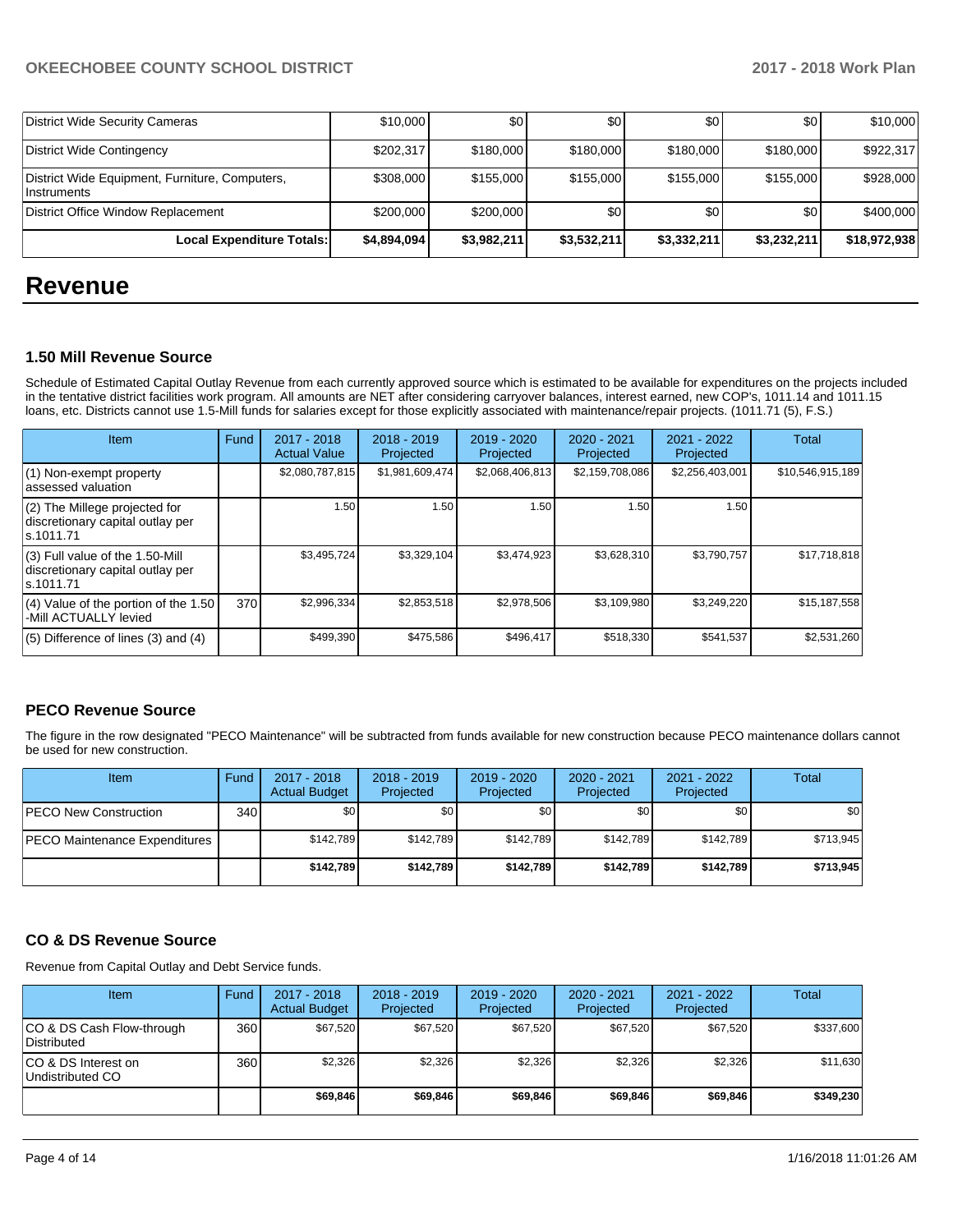#### **Fair Share Revenue Source**

Nothing reported for this section. All legally binding commitments for proportionate fair-share mitigation for impacts on public school facilities must be included in the 5-year district work program.

#### **Sales Surtax Referendum**

Specific information about any referendum for a 1-cent or 1/2-cent surtax referendum during the previous year.

**Did the school district hold a surtax referendum during the past fiscal year 2016 - 2017?**

No

#### **Additional Revenue Source**

Any additional revenue sources

| Item                                                                                                   | 2017 - 2018<br><b>Actual Value</b> | 2018 - 2019<br>Projected | 2019 - 2020<br>Projected | 2020 - 2021<br>Projected | 2021 - 2022<br>Projected | <b>Total</b> |
|--------------------------------------------------------------------------------------------------------|------------------------------------|--------------------------|--------------------------|--------------------------|--------------------------|--------------|
| District Bonds - Voted local bond<br>referendum proceeds per s.9, Art VII<br><b>State Constitution</b> | \$0                                | \$0                      | \$0                      | \$0                      | \$0                      | \$0          |
| Proceeds from Special Act Bonds                                                                        | \$0                                | \$0                      | \$0                      | \$0                      | \$0                      | \$0          |
| Estimated Revenue from CO & DS Bond<br>Sale                                                            | \$0                                | \$0                      | \$0                      | \$0                      | \$0                      | \$0          |
| Proceeds from Voted Capital<br>Improvements millage                                                    | \$0                                | \$0                      | \$0                      | \$0                      | \$0                      | \$0          |
| Other Revenue for Other Capital Projects                                                               | \$0                                | \$0                      | \$0                      | \$0                      | \$0                      | \$0          |
| Proceeds from 1/2 cent sales surtax<br>authorized by school board                                      | \$0                                | \$0                      | \$0                      | \$0                      | \$0                      | \$0          |
| Proceeds from local governmental<br>infrastructure sales surtax                                        | \$0                                | \$0                      | \$0                      | \$0                      | \$0                      | \$0          |
| Proceeds from Certificates of<br>Participation (COP's) Sale                                            | \$0                                | \$0                      | \$0                      | \$0                      | \$0                      | \$0          |
| Classrooms First Bond proceeds amount<br>authorized in FY 1997-98                                      | \$0                                | \$0                      | \$0                      | \$0                      | \$0                      | \$0          |
| <b>Classrooms for Kids</b>                                                                             | \$0                                | \$0                      | \$0                      | \$0                      | \$0                      | \$0          |
| <b>District Equity Recognition</b>                                                                     | \$0                                | \$0                      | \$0                      | \$0                      | \$0                      | \$0          |
| <b>Federal Grants</b>                                                                                  | \$0                                | \$0                      | \$0                      | \$0                      | \$0                      | \$0          |
| Proportionate share mitigation (actual<br>cash revenue only, not in kind donations)                    | \$0                                | \$0                      | \$0                      | \$0                      | \$0                      | \$0          |
| Impact fees received                                                                                   | \$48,638                           | \$0                      | \$0                      | \$0                      | \$0                      | \$48,638     |
| Private donations                                                                                      | \$0                                | \$0                      | \$0                      | \$0                      | \$0                      | \$0          |
| Grants from local governments or not-for-<br>profit organizations                                      | \$0                                | \$0                      | \$0                      | \$0                      | \$0                      | \$0          |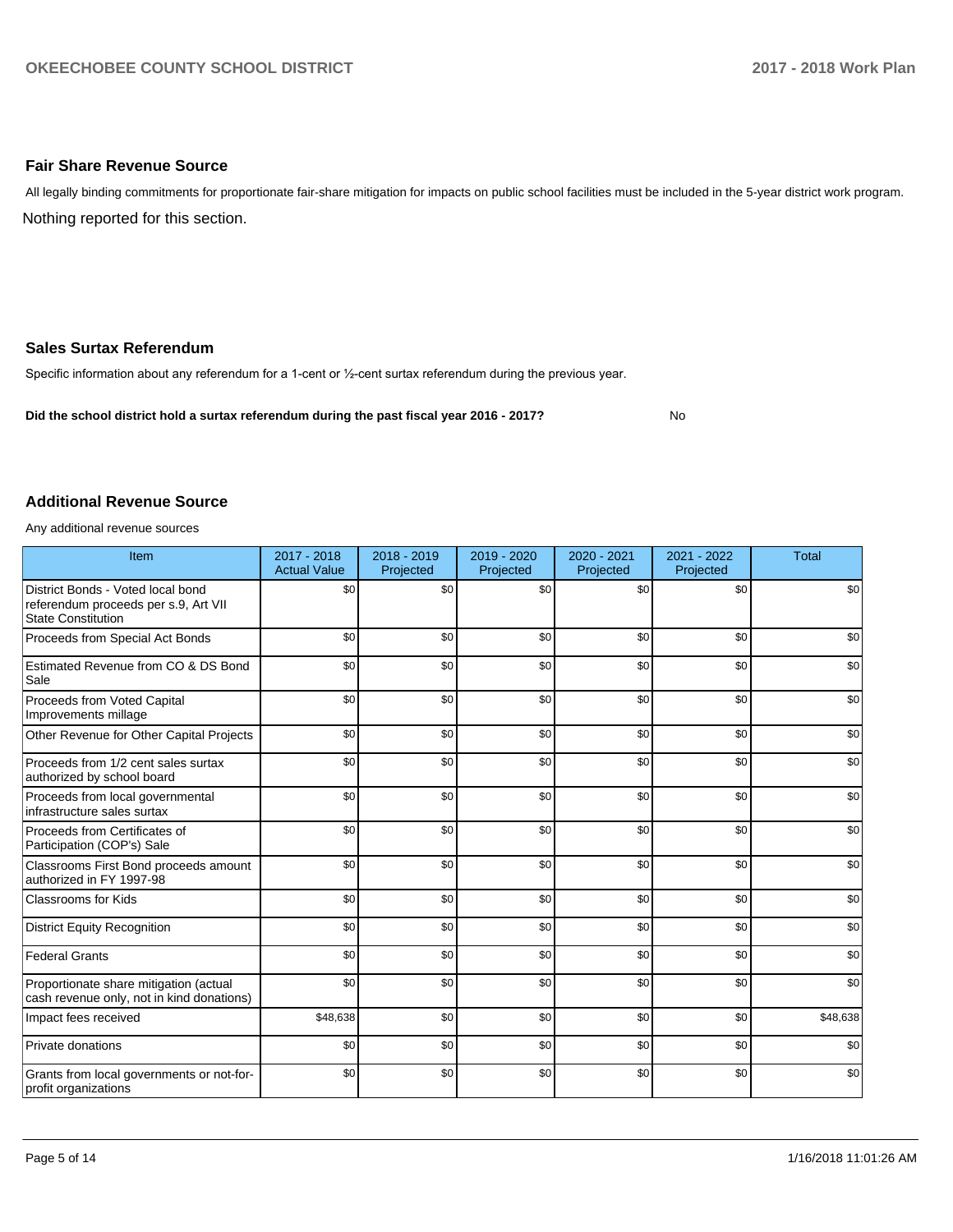# **OKEECHOBEE COUNTY SCHOOL DISTRICT** 2017 - 2018 Work Plan

| Interest, Including Profit On Investment                                                                                  | \$0         | \$0              | \$0 | \$0 | \$0 | \$0         |
|---------------------------------------------------------------------------------------------------------------------------|-------------|------------------|-----|-----|-----|-------------|
| Revenue from Bonds pledging proceeds<br>from 1 cent or 1/2 cent Sales Surtax                                              | \$0         | \$0              | \$0 | \$0 | \$0 | \$0         |
| <b>Total Fund Balance Carried Forward</b>                                                                                 | \$1,524,573 | \$0              | \$0 | \$0 | \$0 | \$1,524,573 |
| General Capital Outlay Obligated Fund<br><b>Balance Carried Forward From Total</b><br><b>Fund Balance Carried Forward</b> | \$0         | \$0              | \$0 | \$0 | \$0 | \$0         |
| Special Facilities Construction Account                                                                                   | \$0         | \$0              | \$0 | \$0 | \$0 | \$0         |
| One Cent - 1/2 Cent Sales Surtax Debt<br>Service From Total Fund Balance Carried<br>Forward                               | \$0         | \$0              | \$0 | \$0 | \$0 | \$0         |
| Capital Outlay Projects Funds Balance<br>Carried Forward From Total Fund<br><b>Balance Carried Forward</b>                | \$0         | \$0              | \$0 | \$0 | \$0 | \$0         |
| Proceeds from a s.1011.14/15 F.S. Loans                                                                                   | \$0         | \$0              | \$0 | \$0 | \$0 | \$0         |
| Unappropriated Fund Balance                                                                                               | \$127,351   | \$0              | \$0 | \$0 | \$0 | \$127,351   |
| <b>Fuel Tax Refund</b>                                                                                                    | \$127,352   | \$0 <sub>1</sub> | \$0 | \$0 | \$0 | \$127,352   |
| <b>Subtotal</b>                                                                                                           | \$1,827,914 | \$O              | \$0 | \$0 | \$0 | \$1,827,914 |

# **Total Revenue Summary**

| <b>Item Name</b>                                           | 2017 - 2018<br><b>Budget</b>   | $2018 - 2019$<br>Projected | 2019 - 2020<br>Projected | $2020 - 2021$<br>Projected | 2021 - 2022<br>Projected | <b>Five Year Total</b> |
|------------------------------------------------------------|--------------------------------|----------------------------|--------------------------|----------------------------|--------------------------|------------------------|
| Local 1.5 Mill Discretionary Capital Outlay<br>Revenue     | \$2,996,334                    | \$2,853,518                | \$2,978,506              | \$3,109,980                | \$3,249,220              | \$15,187,558           |
| PECO and 1.5 Mill Maint and Other 1.5<br>Mill Expenditures | (\$4,894,094)                  | (\$3,982,211)              | (\$3,532,211)            | (\$3,332,211)              | (\$3,232,211)            | (\$18,972,938)         |
| <b>PECO Maintenance Revenue</b>                            | \$142,789                      | \$142,789                  | \$142,789                | \$142,789                  | \$142,789                | \$713,945              |
| Available 1.50 Mill for New<br><b>Construction</b>         | (\$1,897,760)                  | (\$1,128,693)              | (\$553,705)              | (\$222, 231)               | \$17,009                 | (\$3,785,380)          |
|                                                            |                                |                            |                          |                            |                          |                        |
| <b>Item Name</b>                                           | $2017 - 2018$<br><b>Budget</b> | $2018 - 2019$<br>Projected | 2019 - 2020<br>Projected | $2020 - 2021$<br>Projected | 2021 - 2022<br>Projected | <b>Five Year Total</b> |
| CO & DS Revenue                                            | \$69,846                       | \$69,846                   | \$69,846                 | \$69,846                   | \$69,846                 | \$349,230              |
| <b>PECO New Construction Revenue</b>                       | \$0                            | \$0                        | \$0                      | \$0                        | \$0                      | \$0                    |
| <b>Other/Additional Revenue</b>                            | \$1,827,914                    | \$0                        | \$0                      | \$0                        | \$0                      | \$1,827,914            |
| <b>Total Additional Revenuel</b>                           | \$1,897,760                    | \$69,846                   | \$69,846                 | \$69,846                   | \$69,846                 | \$2,177,144            |

**Total Available Revenue \$0 (\$1,058,847) (\$483,859) (\$152,385) \$86,855 (\$1,608,236)**

# **Project Schedules**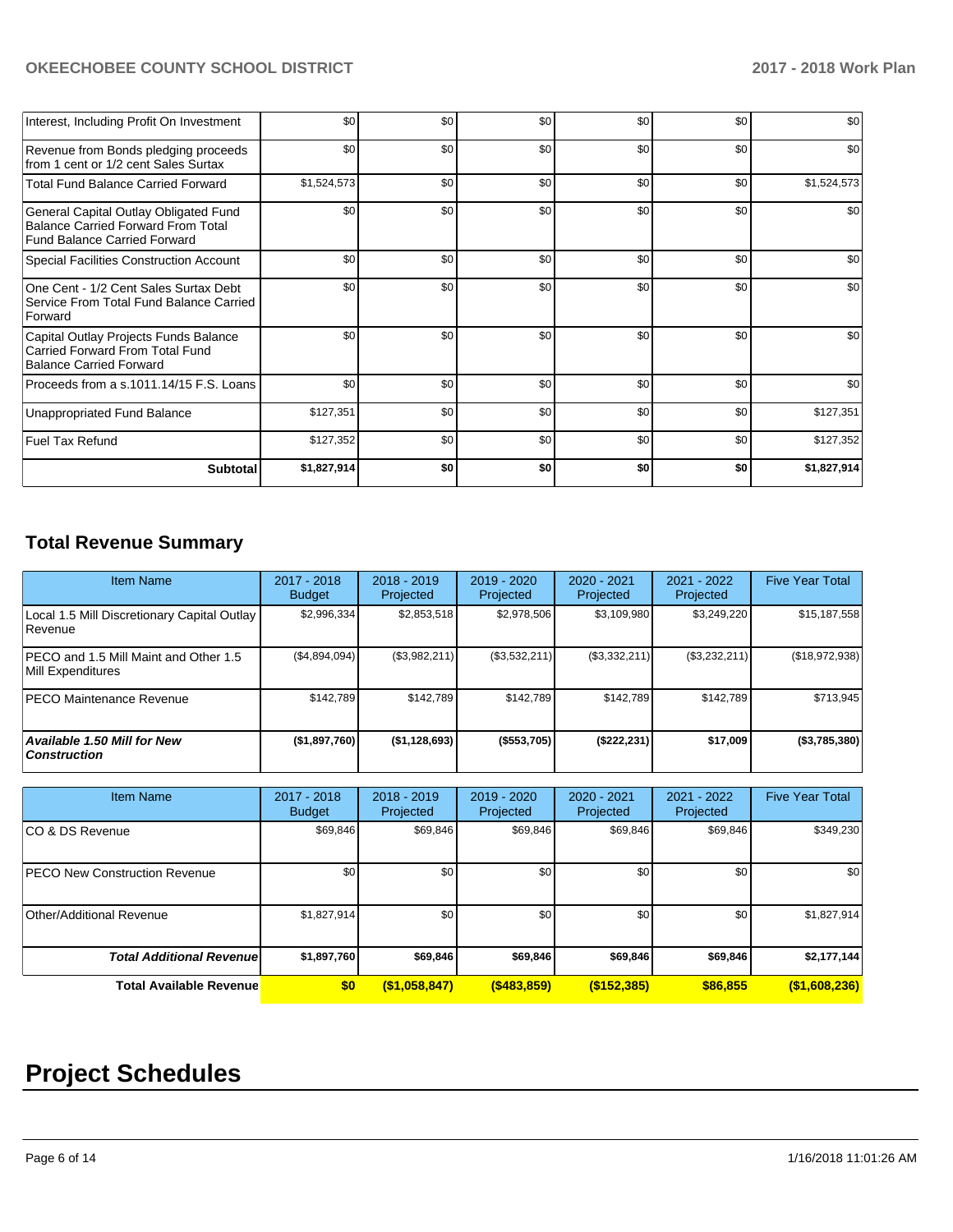#### **Capacity Project Schedules**

A schedule of capital outlay projects necessary to ensure the availability of satisfactory classrooms for the projected student enrollment in K-12 programs.

| <b>Project Description</b>           | Location                  |                          | 2017 - 2018    | 2018 - 2019 | 2019 - 2020 | 2020 - 2021 | 2021 - 2022    | Total    | Funded |
|--------------------------------------|---------------------------|--------------------------|----------------|-------------|-------------|-------------|----------------|----------|--------|
| Project description<br>not specified | Location not<br>specified | Planned<br>Cost:         | \$0            | \$0         | \$0         | \$0         | \$0            |          | \$0 No |
|                                      |                           | <b>Student Stations:</b> | 0              |             | $\Omega$    | 0           | 0              | 0        |        |
|                                      | <b>Total Classrooms:</b>  |                          | 0              |             | 0           | ∩           | 0              | 0        |        |
|                                      | Gross Sq Ft:              |                          | $\overline{0}$ | $\Omega$    | 0           | $\Omega$    | $\overline{0}$ | $\Omega$ |        |
|                                      | <b>Planned Cost:</b>      |                          | \$0            | \$0         | \$0         | \$0         | \$0            | \$0      |        |
|                                      |                           | <b>Student Stations:</b> | 0              | ŋ           | $\bf{0}$    | ŋ           | $\bf{0}$       | 0        |        |
|                                      |                           | <b>Total Classrooms:</b> | 0              | 0           | $\Omega$    | 0           | $\bf{0}$       | 0        |        |
|                                      |                           | Gross Sq Ft:             | $\bf{0}$       | Λ           | $\Omega$    | ŋ           | $\mathbf{0}$   | 0        |        |

### **Other Project Schedules**

Major renovations, remodeling, and additions of capital outlay projects that do not add capacity to schools.

Nothing reported for this section.

# **Additional Project Schedules**

Any projects that are not identified in the last approved educational plant survey.

Nothing reported for this section.

#### **Non Funded Growth Management Project Schedules**

Schedule indicating which projects, due to planned development, that CANNOT be funded from current revenues projected over the next five years.

Nothing reported for this section.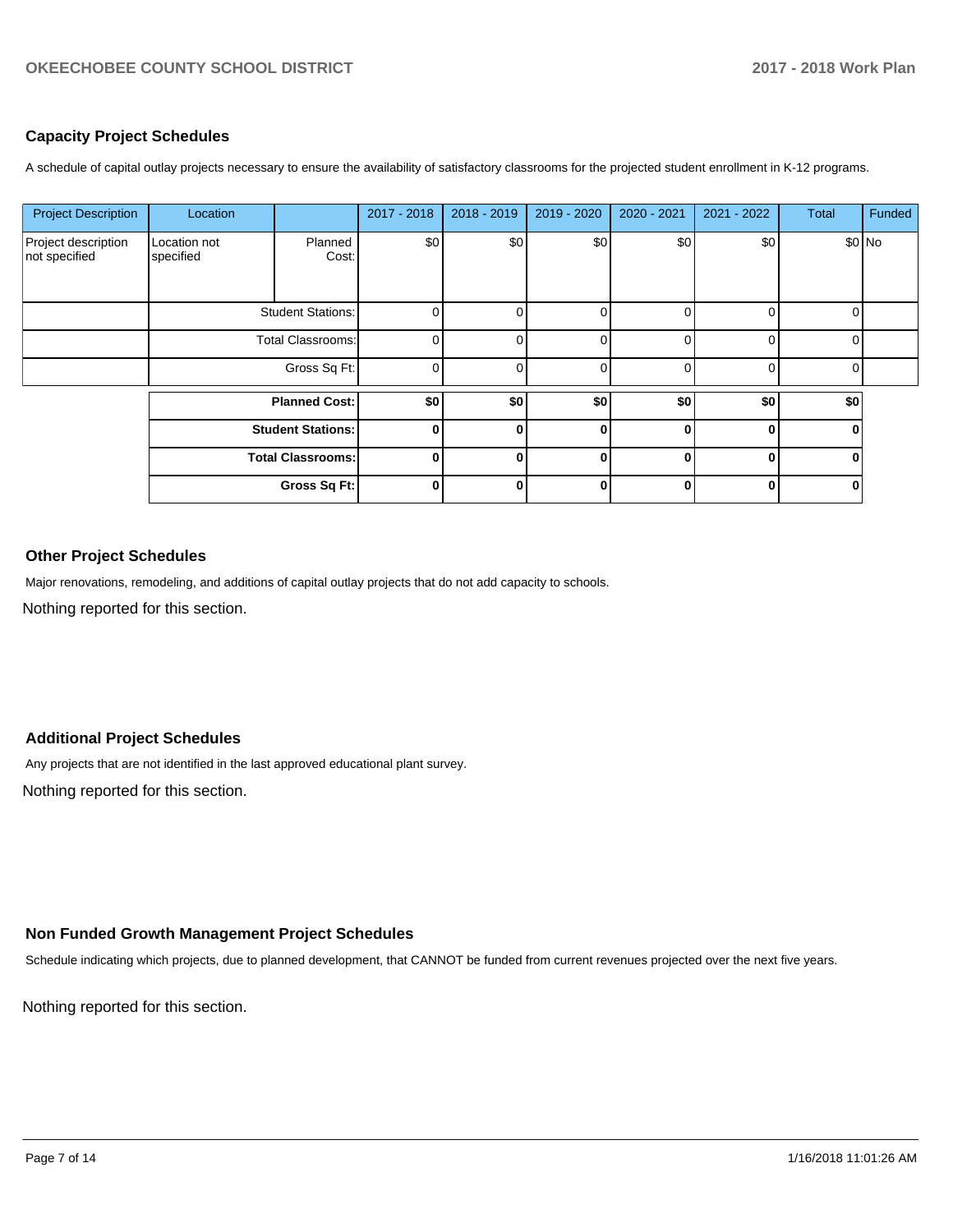# **Capacity Tracking**

| Location                                                  | $2017 -$<br>2018 Satis.<br>Stu. Sta. | Actual<br>$2017 -$<br><b>2018 FISH</b><br>Capacity | Actual<br>$2016 -$<br>2017<br><b>COFTE</b> | # Class<br>Rooms | Actual<br>Average<br>$2017 -$<br>2018 Class<br><b>Size</b> | Actual<br>$2017 -$<br>2018<br><b>Utilization</b> | <b>New</b><br>Stu.<br>Capacity | <b>New</b><br>Rooms to<br>be<br>Added/Re<br>moved | Projected<br>$2021 -$<br>2022<br><b>COFTE</b> | Projected<br>$2021 -$<br>2022<br><b>Utilization</b> | Projected<br>$2021 -$<br>2022 Class<br><b>Size</b> |
|-----------------------------------------------------------|--------------------------------------|----------------------------------------------------|--------------------------------------------|------------------|------------------------------------------------------------|--------------------------------------------------|--------------------------------|---------------------------------------------------|-----------------------------------------------|-----------------------------------------------------|----------------------------------------------------|
| <b>OKEECHOBEE</b><br><b>FRESHMAN CAMPUS</b>               | 406                                  | 365                                                | 365                                        | 16               | 23                                                         | 100.00%                                          | 0                              | <sup>-</sup>                                      | 0                                             | 0.00%                                               | $\Omega$                                           |
| <b>CENTRAL ELEMENTARY</b>                                 | 692                                  | 692                                                | 573                                        | 36               | 16                                                         | 83.00 %                                          | 0                              | $\Omega$                                          | $\Omega$                                      | 0.00%                                               | $\Omega$                                           |
| <b>OKEECHOBEE SENIOR</b><br><b>HIGH</b>                   | 1,617                                | 1,536                                              | 1,313                                      | 66               | 20                                                         | 85.00 %                                          | 0                              | $\Omega$                                          | $\Omega$                                      | 0.00%                                               | $\mathbf 0$                                        |
| <b>NEW ENDEAVOR HIGH</b><br><b>SCHOOL</b>                 | $\Omega$                             | $\Omega$                                           | 0                                          | $\Omega$         | $\Omega$                                                   | 0.00%                                            | $\Omega$                       | $\Omega$                                          | $\Omega$                                      | 0.00%                                               | $\Omega$                                           |
| YEARLING MIDDLE                                           | 910                                  | 819                                                | 697                                        | 41               | 17                                                         | 85.00 %                                          | $\Omega$                       | $\Omega$                                          | $\Omega$                                      | 0.00%                                               | $\Omega$                                           |
| <b>NORTH ELEMENTARY</b>                                   | 678                                  | 678                                                | 636                                        | 35               | 18                                                         | 94.00 %                                          | $\Omega$                       | $\Omega$                                          | $\Omega$                                      | 0.00%                                               | $\Omega$                                           |
| <b>EVERGLADES</b><br><b>ELEMENTARY</b>                    | 775                                  | 775                                                | 690                                        | 41               | 17                                                         | 89.00 %                                          | 0                              | $\Omega$                                          | $\Omega$                                      | 0.00%                                               | $\mathbf 0$                                        |
| <b>SEMINOLE</b><br><b>ELEMENTARY</b>                      | 828                                  | 828                                                | 645                                        | 45               | 14                                                         | 78.00 %                                          | 0                              | $\Omega$                                          | $\Omega$                                      | 0.00%                                               | $\mathbf 0$                                        |
| <b>OSCEOLA MIDDLE</b>                                     | 1,248                                | 1,123                                              | 686                                        | 51               | 13                                                         | 61.00%                                           | 0                              | $\Omega$                                          | $\Omega$                                      | 0.00%                                               | $\Omega$                                           |
| OKEECHOBEE SOUTH<br>ELEMENTARY (NEW)                      | 585                                  | 585                                                | 477                                        | 32               | 15                                                         | 82.00 %                                          | 0                              | $\Omega$                                          | $\Omega$                                      | 0.00%                                               | 0                                                  |
| <b>OKEECHOBEE</b><br><b>ACHIEVEMENT</b><br><b>ACADEMY</b> | 336                                  | 336                                                | 81                                         | 16               | 5                                                          | 24.00 %                                          | 0                              | $\Omega$                                          | $\Omega$                                      | 0.00%                                               | $\Omega$                                           |
|                                                           | 8,075                                | 7,737                                              | 6,162                                      | 379              | 16                                                         | 79.64%                                           | 0                              | $\Omega$                                          | $\bf{0}$                                      | 0.00%                                               | $\bf{0}$                                           |

The COFTE Projected Total (0) for 2021 - 2022 must match the Official Forecasted COFTE Total (6,167 ) for 2021 - 2022 before this section can be completed. In the event that the COFTE Projected Total does not match the Official forecasted COFTE, then the Balanced Projected COFTE Table should be used to balance COFTE.

| Projected COFTE for 2021 - 2022 |       |  |  |  |  |
|---------------------------------|-------|--|--|--|--|
| Elementary (PK-3)               | 1,983 |  |  |  |  |
| Middle (4-8)                    | 2,425 |  |  |  |  |
| High (9-12)                     | 1,759 |  |  |  |  |
|                                 | 6,167 |  |  |  |  |

| <b>Grade Level Type</b> | <b>Balanced Projected</b><br>COFTE for 2021 - 2022 |
|-------------------------|----------------------------------------------------|
| Elementary (PK-3)       | 1,983                                              |
| Middle $(4-8)$          | 2.425                                              |
| High (9-12)             | 1,759                                              |
|                         | 6.167                                              |

#### **Relocatable Replacement**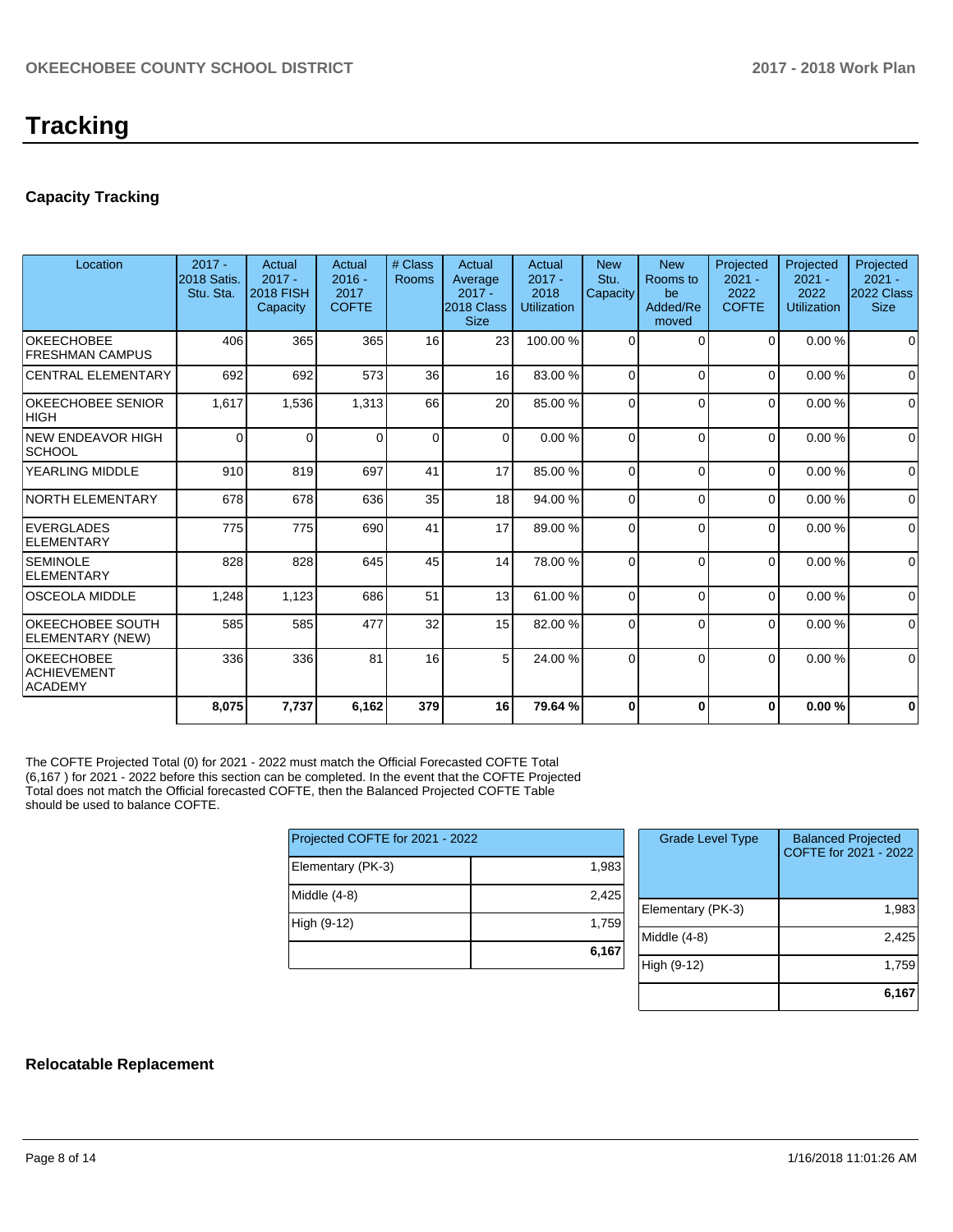Number of relocatable classrooms clearly identified and scheduled for replacement in the school board adopted financially feasible 5-year district work program.

| Location                          | 2017<br>$-2018$ | $2018 - 2019$ | $2019 - 2020$ | 2020 - 2021 | $2021 - 2022$ | Year 5 Total |
|-----------------------------------|-----------------|---------------|---------------|-------------|---------------|--------------|
| Total Relocatable Replacements: I |                 |               |               | 0           |               | 0            |

#### **Charter Schools Tracking**

Information regarding the use of charter schools.

Nothing reported for this section.

#### **Special Purpose Classrooms Tracking**

The number of classrooms that will be used for certain special purposes in the current year, by facility and type of classroom, that the district will, 1), not use for educational purposes, and 2), the co-teaching classrooms that are not open plan classrooms and will be used for educational purposes.

| School                               |  | School Type $\frac{1}{4}$ of Elementary $\frac{1}{4}$ of Middle 4-8 $\frac{1}{4}$ of High 9-12<br><b>K-3 Classrooms L</b> | <b>Classrooms</b> | <b>Classrooms</b> | # of $ESE$<br><b>Classrooms</b> | # of Combo<br><b>Classrooms</b> | <b>Total</b><br><b>Classrooms</b> |
|--------------------------------------|--|---------------------------------------------------------------------------------------------------------------------------|-------------------|-------------------|---------------------------------|---------------------------------|-----------------------------------|
| <b>Total Educational Classrooms:</b> |  |                                                                                                                           |                   |                   | 01                              | 0                               | 0                                 |

| School | School Type                          | # of Elementary  # of Middle 4-8  # of High 9-12<br><b>K-3 Classrooms I</b> | <b>Classrooms</b> | <b>Classrooms</b> | # of $ESE$<br><b>Classrooms</b> | # of Combo<br><b>Classrooms</b> | Total<br><b>Classrooms</b> |
|--------|--------------------------------------|-----------------------------------------------------------------------------|-------------------|-------------------|---------------------------------|---------------------------------|----------------------------|
|        | <b>Total Co-Teaching Classrooms:</b> |                                                                             |                   |                   |                                 | 0                               | 0                          |

#### **Infrastructure Tracking**

**Necessary offsite infrastructure requirements resulting from expansions or new schools. This section should include infrastructure information related to capacity project schedules and other project schedules (Section 4).** 

Not Specified

**Proposed location of planned facilities, whether those locations are consistent with the comprehensive plans of all affected local governments, and recommendations for infrastructure and other improvements to land adjacent to existing facilities. Provisions of 1013.33(12), (13) and (14) and 1013.36 must be addressed for new facilities planned within the 1st three years of the plan (Section 5).** 

Consistent with Comp Plan

**Consistent with Comp Plan?** Yes

**Net New Classrooms**

The number of classrooms, by grade level and type of construction, that were added during the last fiscal year.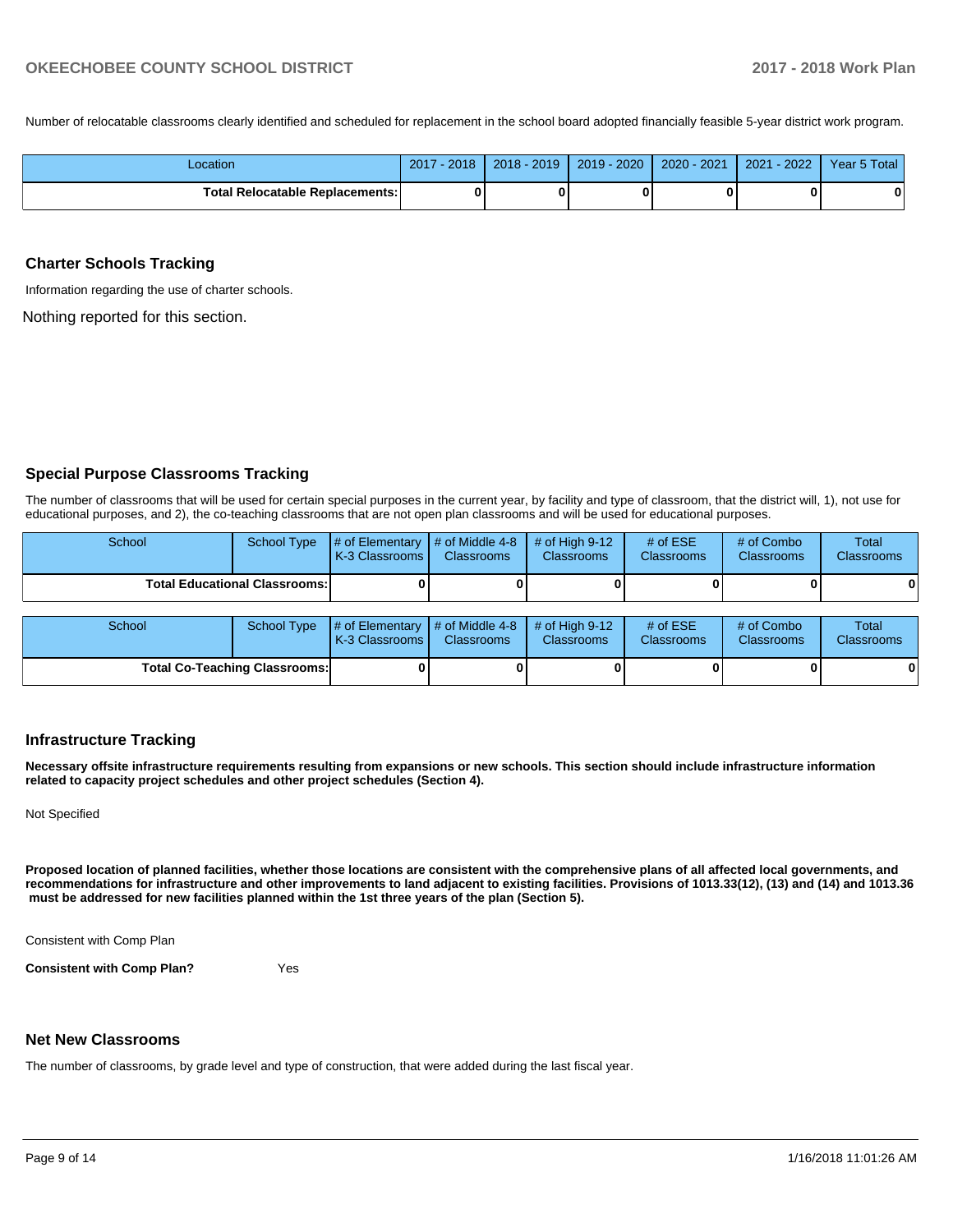| List the net new classrooms added in the 2016 - 2017 fiscal year.                                                                                       |                              |                            |                                |                        | year.                                                                  |                            | List the net new classrooms to be added in the 2017 - 2018 fiscal |                        |
|---------------------------------------------------------------------------------------------------------------------------------------------------------|------------------------------|----------------------------|--------------------------------|------------------------|------------------------------------------------------------------------|----------------------------|-------------------------------------------------------------------|------------------------|
| "Classrooms" is defined as capacity carrying classrooms that are added to increase<br>capacity to enable the district to meet the Class Size Amendment. |                              |                            |                                |                        | Totals for fiscal year 2017 - 2018 should match totals in Section 15A. |                            |                                                                   |                        |
| Location                                                                                                                                                | $2016 - 2017$ #<br>Permanent | $2016 - 2017$ #<br>Modular | $2016 - 2017$ #<br>Relocatable | $2016 - 2017$<br>Total | $2017 - 2018$ #<br><b>Permanent</b>                                    | $2017 - 2018$ #<br>Modular | $2017 - 2018$ #<br>Relocatable                                    | $2017 - 2018$<br>Total |
| Elementary (PK-3)                                                                                                                                       |                              |                            |                                |                        |                                                                        |                            |                                                                   | $^{(1)}$               |
| Middle (4-8)                                                                                                                                            |                              |                            |                                |                        |                                                                        |                            |                                                                   | 0                      |
| High (9-12)                                                                                                                                             |                              |                            |                                |                        |                                                                        |                            |                                                                   | 0                      |
|                                                                                                                                                         |                              |                            |                                |                        |                                                                        |                            |                                                                   |                        |

#### **Relocatable Student Stations**

Number of students that will be educated in relocatable units, by school, in the current year, and the projected number of students for each of the years in the workplan.

| <b>Site</b>                           | 2017 - 2018 | $2018 - 2019$ | 2019 - 2020 | $2020 - 2021$ | $2021 - 2022$ | 5 Year Average |
|---------------------------------------|-------------|---------------|-------------|---------------|---------------|----------------|
| <b>SEMINOLE ELEMENTARY</b>            |             |               | O           |               |               |                |
| <b>OSCEOLA MIDDLE</b>                 |             | ∩             | 0           | <sup>n</sup>  | O             | 0              |
| OKEECHOBEE SOUTH ELEMENTARY (NEW)     |             | ∩             | U           | <sup>n</sup>  | O             | ∩              |
| OKEECHOBEE FRESHMAN CAMPUS            |             |               |             |               | $\Omega$      |                |
| <b>CENTRAL ELEMENTARY</b>             |             |               |             |               |               |                |
| OKEECHOBEE SENIOR HIGH                |             |               |             |               | 0             |                |
| NEW ENDEAVOR HIGH SCHOOL              |             |               | 0           |               | 0             | O              |
| <b>YEARLING MIDDLE</b>                | 44          | O             | 0           |               | 0             | 9              |
| <b>NORTH ELEMENTARY</b>               |             | U             | O           | 0             | $\Omega$      | 0              |
| EVERGLADES ELEMENTARY                 |             |               | O           |               | $\Omega$      | ∩              |
| <b>OKEECHOBEE ACHIEVEMENT ACADEMY</b> |             | U             | O           |               | 0             | 0              |

| Totals for OKEECHOBEE COUNTY SCHOOL DISTRICT      |       |       |       |       |       |       |
|---------------------------------------------------|-------|-------|-------|-------|-------|-------|
| Total students in relocatables by year.           | 44    |       |       |       |       | 9     |
| Total number of COFTE students projected by year. | 6,163 | 6.134 | 6.158 | 6,160 | 6.167 | 6.156 |
| Percent in relocatables by year.                  | 1 % I | $0\%$ | $0\%$ | 0%    | 0 % I | $0\%$ |

#### **Leased Facilities Tracking**

Exising leased facilities and plans for the acquisition of leased facilities, including the number of classrooms and student stations, as reported in the educational plant survey, that are planned in that location at the end of the five year workplan.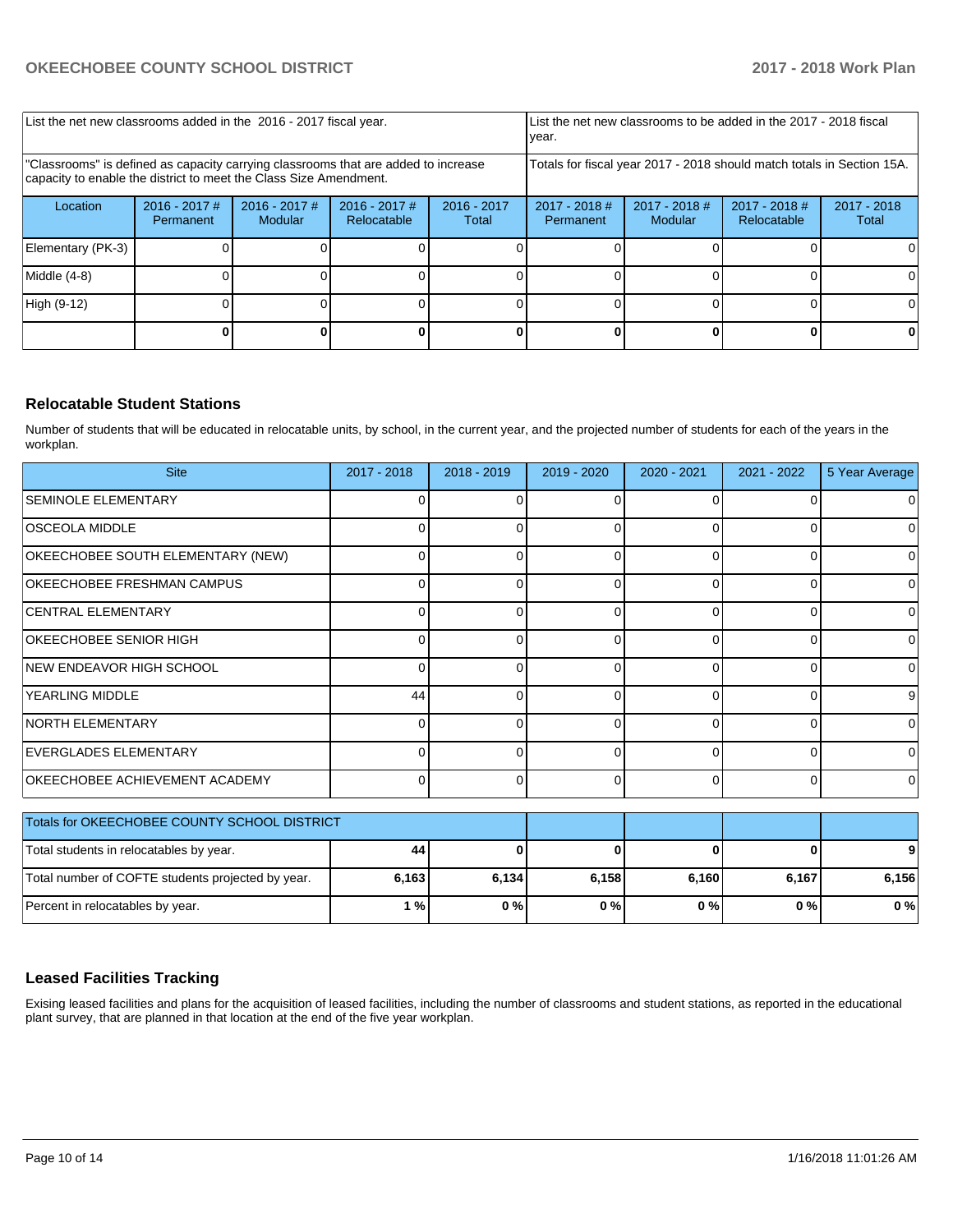### **OKEECHOBEE COUNTY SCHOOL DISTRICT 2017 - 2018 Work Plan**

| Location                          | # of Leased<br>Classrooms 2017 -<br>2018 | <b>FISH Student</b><br><b>Stations</b> | Owner | # of Leased<br>Classrooms 2021 -<br>2022 | <b>FISH Student</b><br><b>Stations</b> |
|-----------------------------------|------------------------------------------|----------------------------------------|-------|------------------------------------------|----------------------------------------|
| OKEECHOBEE SOUTH ELEMENTARY (NEW) |                                          | $\Omega$                               |       | 0                                        |                                        |
| OKEECHOBEE ACHIEVEMENT ACADEMY    | 0                                        | 0                                      |       | 0                                        |                                        |
| OKEECHOBEE FRESHMAN CAMPUS        | 0                                        | 0                                      |       | $\Omega$                                 |                                        |
| CENTRAL ELEMENTARY                | ∩                                        | $\Omega$                               |       | 0                                        | U                                      |
| OKEECHOBEE SENIOR HIGH            | 0                                        | 0                                      |       | 0                                        |                                        |
| NEW ENDEAVOR HIGH SCHOOL          | 0                                        | $\Omega$                               |       | $\Omega$                                 |                                        |
| <b>YEARLING MIDDLE</b>            |                                          | O                                      |       | $\Omega$                                 | n                                      |
| <b>NORTH ELEMENTARY</b>           | 0                                        | 0                                      |       | 0                                        |                                        |
| EVERGLADES ELEMENTARY             | 0                                        | $\Omega$                               |       | $\Omega$                                 |                                        |
| <b>SEMINOLE ELEMENTARY</b>        |                                          | $\Omega$                               |       | 0                                        | ∩                                      |
| <b>OSCEOLA MIDDLE</b>             | 0                                        | 0                                      |       | $\Omega$                                 |                                        |
|                                   | 0                                        | 0                                      |       | $\bf{0}$                                 |                                        |

#### **Failed Standard Relocatable Tracking**

Relocatable units currently reported by school, from FISH, and the number of relocatable units identified as 'Failed Standards'.

Nothing reported for this section.

# **Planning**

#### **Class Size Reduction Planning**

**Plans approved by the school board that reduce the need for permanent student stations such as acceptable school capacity levels, redistricting, busing, year-round schools, charter schools, magnet schools, public-private partnerships, multitrack scheduling, grade level organization, block scheduling, or other alternatives.**

Should enrollment and funding permit, additional classroom buildings would be added to current school sites.

#### **School Closure Planning**

**Plans for the closure of any school, including plans for disposition of the facility or usage of facility space, and anticipated revenues.** 

A Castaldi Report performed on 4/14/2015 concurs the replacement of Okeechobee High School, Building 1-10, 14, 18, and 19. The District is in the process of applying for Special Facilities Funding as the means for subsidizing this endeavor. The plan is to construct a new High School on the same property the current High School now resides. The District recently requested assistance from FLDOE requesting a plan and timeline that the Department can support in the future.

# **Long Range Planning**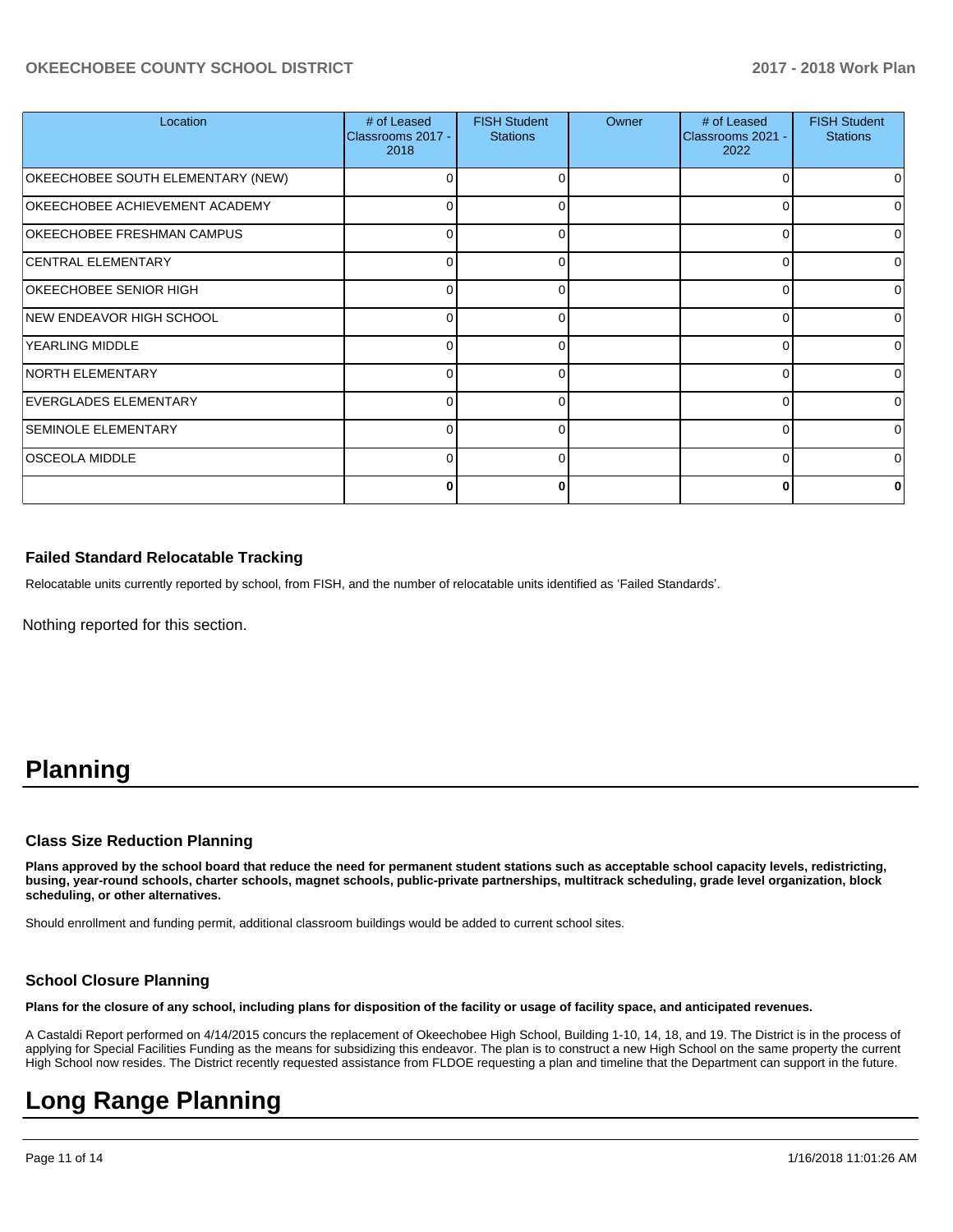### **Ten-Year Maintenance**

District projects and locations regarding the projected need for major renovation, repair, and maintenance projects within the district in years 6-10 beyond the projects plans detailed in the five years covered by the work plan.

Nothing reported for this section.

#### **Ten-Year Capacity**

Schedule of capital outlay projects projected to ensure the availability of satisfactory student stations for the projected student enrollment in K-12 programs for the future 5 years beyond the 5-year district facilities work program.

Nothing reported for this section.

#### **Ten-Year Planned Utilization**

Schedule of planned capital outlay projects identifying the standard grade groupings, capacities, and planned utilization rates of future educational facilities of the district for both permanent and relocatable facilities.

| Grade Level Projections         | <b>FISH</b><br><b>Student</b><br><b>Stations</b> | <b>Actual 2016 -</b><br><b>2017 FISH</b><br>Capacity | Actual<br>$2016 -$<br>2017<br><b>COFTE</b> | Actual 2016 - 2017<br><b>Utilization</b> | Actual 2017 - 2018 / 2026 - 2027 new<br>Student Capacity to be added/removed | Projected 2026<br><b>2027 COFTE</b> | Projected 2026 -<br>2027 Utilization |
|---------------------------------|--------------------------------------------------|------------------------------------------------------|--------------------------------------------|------------------------------------------|------------------------------------------------------------------------------|-------------------------------------|--------------------------------------|
| Elementary - District<br>Totals | 3,558                                            | 3,558                                                | 3,020.82                                   | 84.91 %                                  |                                                                              | 2,854                               | 80.21 %                              |
| Middle - District Totals        | 2.564                                            | 2,307                                                | 1.747.36                                   | 75.73 %                                  |                                                                              | 1,435                               | 62.20 %                              |
| High - District Totals          | 1.617                                            | 1.536                                                | 1.312.52                                   | 85.48 %                                  |                                                                              | 1.672                               | 108.85 %                             |
| Other - ESE, etc                | 336                                              | 336                                                  | 81.12                                      | 24.11 %                                  |                                                                              | 24                                  | 7.14%                                |
|                                 | 8,075                                            | 7,737                                                | 6,161.82                                   | 79.64 %                                  |                                                                              | 5,985                               | 77.36 %                              |

**Combination schools are included with the middle schools for student stations, capacity, COFTE and utilization purposes because these facilities all have a 90% utilization factor. Use this space to explain or define the grade groupings for combination schools.** 

No comments to report.

#### **Ten-Year Infrastructure Planning**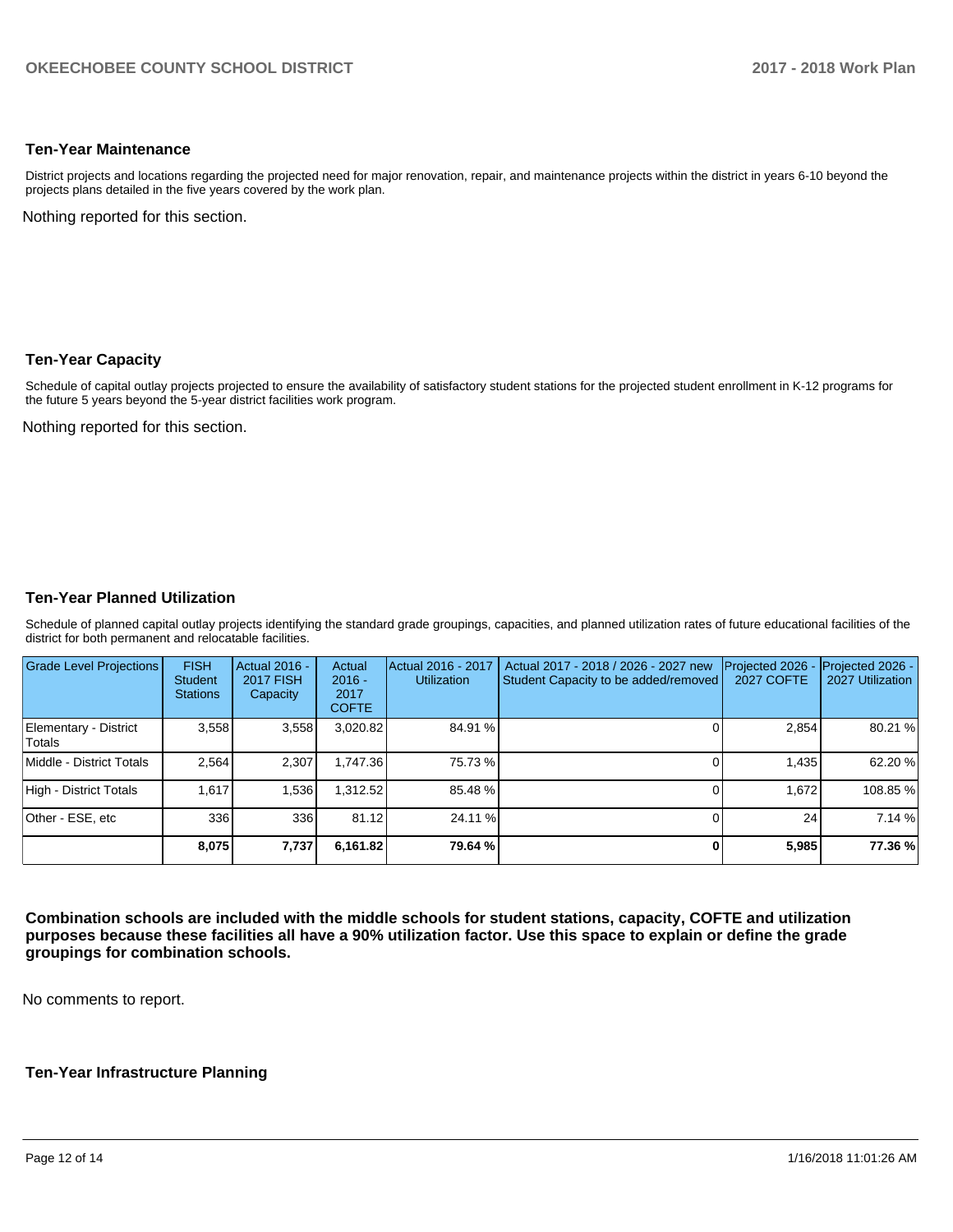#### **Proposed Location of Planned New, Remodeled, or New Additions to Facilities in 06 thru 10 out years (Section 28).**

Nothing reported for this section.

Plans for closure of any school, including plans for disposition of the facility or usage of facility space, and anticipated revenues in the 06 thru 10 out **years (Section 29).**

Nothing reported for this section.

#### **Twenty-Year Maintenance**

District projects and locations regarding the projected need for major renovation, repair, and maintenance projects within the district in years 11-20 beyond the projects plans detailed in the five years covered by the work plan.

Nothing reported for this section.

#### **Twenty-Year Capacity**

Schedule of capital outlay projects projected to ensure the availability of satisfactory student stations for the projected student enrollment in K-12 programs for the future 11-20 years beyond the 5-year district facilities work program.

Nothing reported for this section.

#### **Twenty-Year Planned Utilization**

Schedule of planned capital outlay projects identifying the standard grade groupings, capacities, and planned utilization rates of future educational facilities of the district for both permanent and relocatable facilities.

| <b>Grade Level Projections</b>   | <b>FISH</b><br><b>Student</b><br><b>Stations</b> | <b>Actual 2016 -</b><br><b>2017 FISH</b><br>Capacity | Actual<br>$2016 -$<br>2017<br><b>COFTE</b> | Actual 2016 - 2017<br><b>Utilization</b> | Actual 2017 - 2018 / 2036 - 2037 new<br>Student Capacity to be added/removed | Projected 2036<br><b>2037 COFTE</b> | <b>Projected 2036 -</b><br>2037 Utilization |
|----------------------------------|--------------------------------------------------|------------------------------------------------------|--------------------------------------------|------------------------------------------|------------------------------------------------------------------------------|-------------------------------------|---------------------------------------------|
| Elementary - District<br> Totals | 3.558                                            | 3,558                                                | 3,020.82                                   | 84.91 %                                  |                                                                              | 2,854                               | 80.21 %                                     |
| Middle - District Totals         | 2.564                                            | 2.307                                                | 1.747.36                                   | 75.73 %                                  |                                                                              | 1.435                               | 62.20%                                      |
| High - District Totals           | 1.617                                            | 1.536                                                | 1.312.52                                   | 85.48 %                                  |                                                                              | 1.672                               | 108.85%                                     |
| Other - ESE, etc                 | 336                                              | 336                                                  | 81.12                                      | 24.11 %                                  |                                                                              | 24                                  | 7.14 %                                      |
|                                  | 8,075                                            | 7,737                                                | 6,161.82                                   | 79.64 %                                  |                                                                              | 5,985                               | 77.36 %                                     |